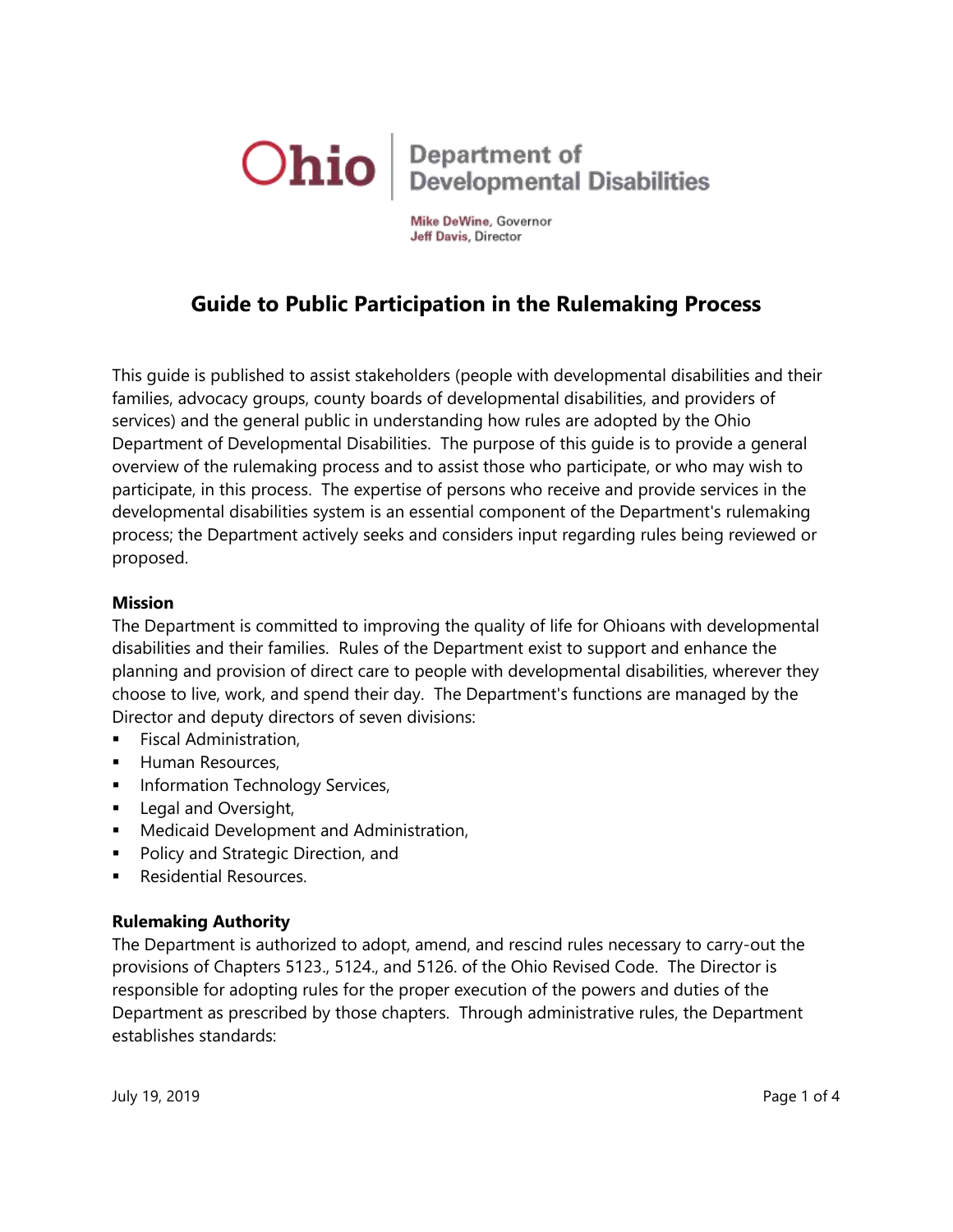- For advancing the quality of life for people with developmental disabilities,
- To be followed by county boards of developmental disabilities in administering, providing, arranging, and operating programs and services,
- **For determining eligibility for services and supports,**
- **For distributing state funds,**
- **For the provision of Supported Living services,**
- **For administering Medicaid Home and Community-Based Services waivers,**
- **For licensing and regulating residential facilities,**
- For Intermediate Care Facilities for Individuals with Intellectual Disabilities, and
- To ensure that services and supports are furnished in a manner that provides for the health, safety, and welfare of people with developmental disabilities.

The Department's rules can be found under agency designation 5123 of the Ohio Administrative Code and are published by the State of Ohio [\(http://codes.ohio.gov/oac\)](http://codes.ohio.gov/oac) and at the Department's website [\(https://dodd.ohio.gov/wps/portal/gov/dodd/forms-and-rules/rules-in](https://dodd.ohio.gov/wps/portal/gov/dodd/forms-and-rules/rules-in-effect/administrative-rules-list)[effect/administrative-rules-list\)](https://dodd.ohio.gov/wps/portal/gov/dodd/forms-and-rules/rules-in-effect/administrative-rules-list).

## **Rule Review Process**

The Department is required to review each of its rules at least once every five years in accordance with Section 106.03 of the Ohio Revised Code. The purpose of this review is to determine whether the rule:

- Should be continued without amendment, be amended, or be rescinded, taking into consideration the purpose, scope, and intent of the statute under which the rule was adopted,
- Needs amendment or rescission to give more flexibility at the local level,
- Needs amendment or rescission to eliminate unnecessary paperwork,
- Appropriately incorporates a text or other material by reference,
- **Duplicates, overlaps with, or conflicts with other rules,**
- Has an adverse impact on businesses (as defined in Section 107.52 of the Ohio Revised Code),
- **Contains words or phrases that in contemporary usage are understood as being derogatory** or offensive, or
- Requires liability insurance, a bond, or any other financial responsibility instrument as a condition of licensure.

In making this review, the Department considers the continued need for the rule, the nature of any complaints or comments received concerning the rule, and any relevant factors that may have changed in the subject matter affected by the rule. Prior to the scheduled review date of a rule, the Department seeks input from stakeholders. Stakeholders are asked to review rules and identify issues and concerns and to make recommendations to the Department for possible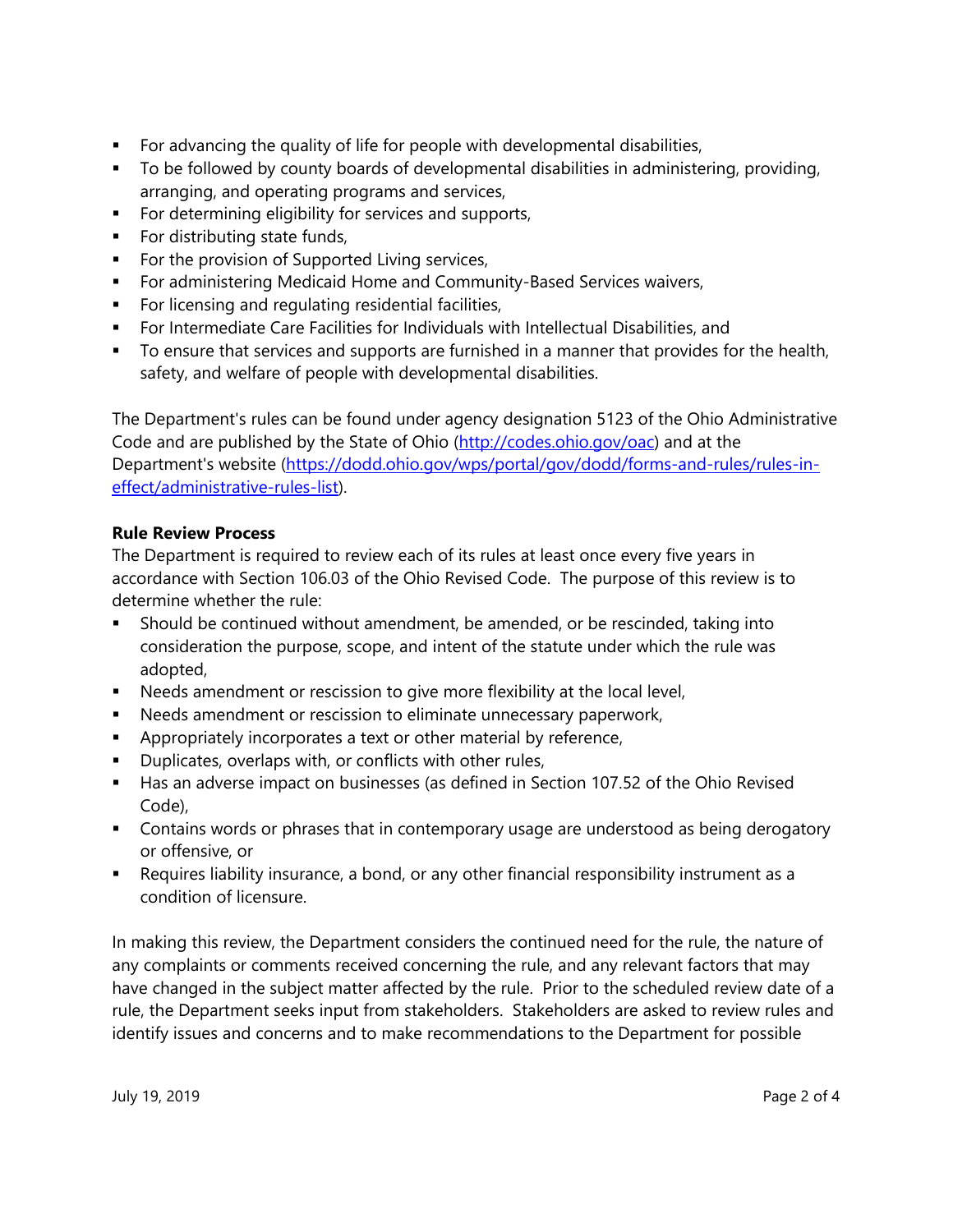revisions. Anyone may provide input to the Department during the process. Stakeholders and the general public can learn about opportunities to provide input in the rule review process at the Department's website [\(https://dodd.ohio.gov/wps/portal/gov/dodd/forms-and-rules/rules](https://dodd.ohio.gov/wps/portal/gov/dodd/forms-and-rules/rules-under-development/1-participate%2Bin%2Brulemaking)[under-development/1-participate%2Bin%2Brulemaking\)](https://dodd.ohio.gov/wps/portal/gov/dodd/forms-and-rules/rules-under-development/1-participate%2Bin%2Brulemaking).

The Department takes into consideration the recommendations received and other input or comments and decides what course of action will be taken concerning each reviewed rule. A rule may be filed to continue without change or may be amended or rescinded. Aside from the five-year review required by law, the Department may consider rules at any time to determine what, if any, modifications may be needed as a result of new legislation or a change in policy and may propose new rules as well.

## **Rulemaking Process**

The Department is required by law to file rules using the procedures set forth in the Ohio Revised Code. Proposed rules are filed with the Joint Committee on Agency Rule Review (JCARR), the Legislative Service Commission, the Secretary of State, and the Ohio Department of Aging. Once a rule is filed, stakeholders and the general public have an opportunity to provide additional input during the Department's public hearing which is conducted 31 to 40 days after the rule is filed. Notice of the public hearing is given at least 30 days prior to the date set for the hearing by publishing the notice at the *Register of Ohio* website [\(http://www.registerofohio.state.oh.us/\)](http://www.registerofohio.state.oh.us/) maintained by the Legislative Service Commission and electronically disseminating the notice via an electronic listserv. Anyone can subscribe to the listserv by sending an email to [join-rules-notice@list.dodd.ohio.gov.](mailto:join-rules-notice@list.dodd.ohio.gov) The public hearing notice and full text of proposed rules are also available at the Department's website [\(https://dodd.ohio.gov/wps/portal/gov/dodd/forms-and-rules/rules-under](https://dodd.ohio.gov/wps/portal/gov/dodd/forms-and-rules/rules-under-development/proposed-rules-for-review-and-comment)[development/proposed-rules-for-review-and-comment\)](https://dodd.ohio.gov/wps/portal/gov/dodd/forms-and-rules/rules-under-development/proposed-rules-for-review-and-comment).

The public hearing, which is held in Columbus, offers an opportunity for anyone affected by a proposed rule to present oral or written testimony to the Department. It is not necessary to attend the public hearing to provide testimony; written remarks may be submitted to the Department on or before the public hearing date by email or United States mail to the Department's Administrative Rules Coordinator. The Department considers all testimony and decides whether to make changes to the proposed rule. If changes are warranted, the rule is refiled with JCARR, the Legislative Service Commission, the Secretary of State, and the Ohio Department of Aging.

Upon completion of the public hearing and when applicable, refiling of the rules, the rules are scheduled for a JCARR meeting agenda. JCARR is comprised of five members of the Ohio Senate and five members of the Ohio House of Representatives. The Committee's primary function is to review each proposed rule to ensure that: